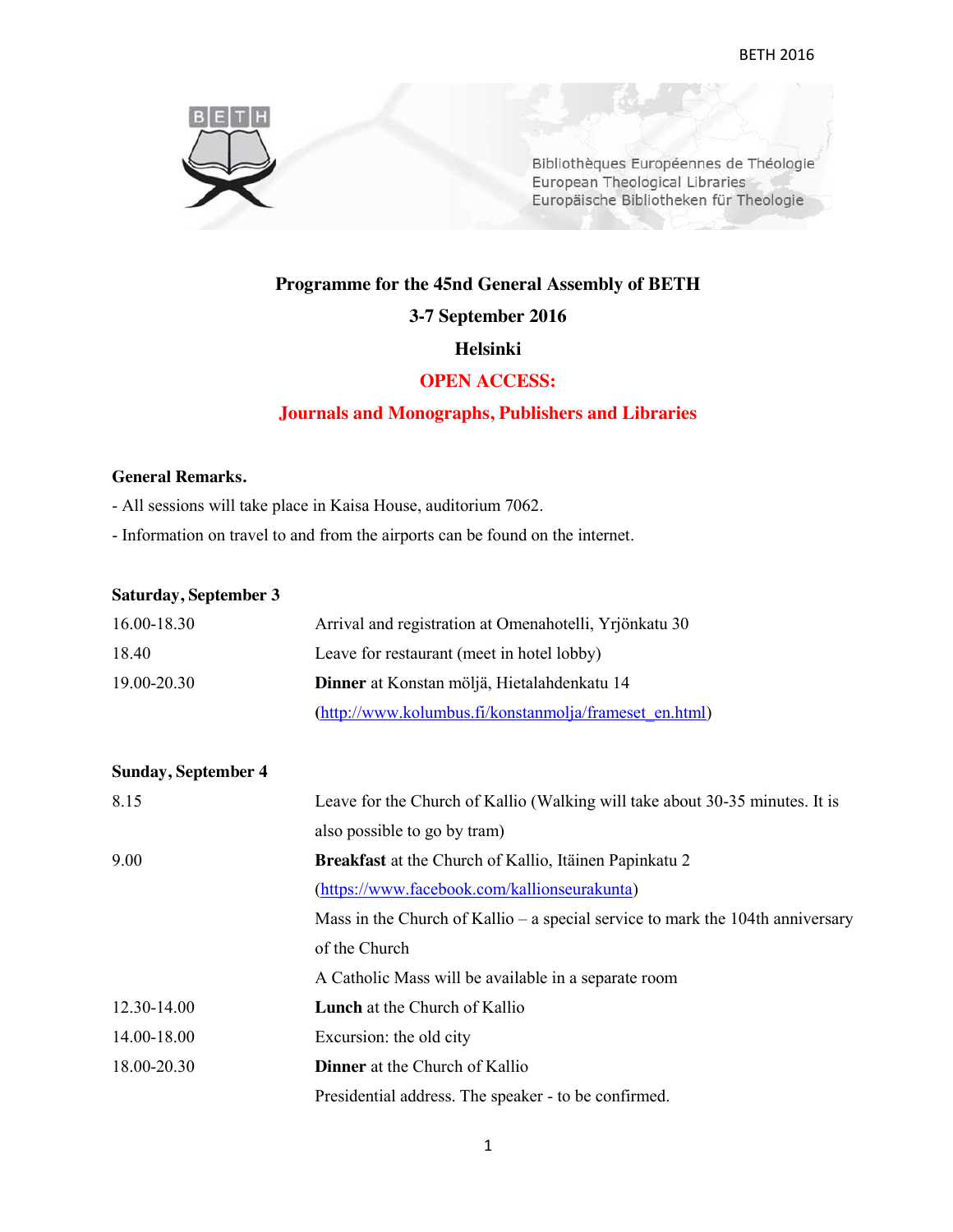# **Monday, September 5**

| 7.00-8.30   | Breakfast at Restaurant Kiila, Kalevankatu 1 http://ravintolakiila.fi       |
|-------------|-----------------------------------------------------------------------------|
| 09.00-10.45 | <b>Open meeting</b> (Reports, ATLA update, Education update, etc)           |
| 10.45-11.00 | <b>Coffee break</b>                                                         |
| 11.00       | Mikael Laakso: Open access in EU                                            |
|             | Green and Golden Open access, EU policy of OA, practices in various EU      |
|             | countries                                                                   |
| 12.00-12.45 | M-files: The document management system of M-files                          |
| 13.00-14.00 | Lunch at Karl Fazer Café, Kluuvikatu 3                                      |
| 14.10       | Andrew Keck: ATLA. Open access in the USA (Politics and practices, peer     |
|             | review, predatory OA)                                                       |
| 15.00       | Tom Phillips (Open Library of Humanities)                                   |
| 15.50-16.05 | <b>Coffee break</b>                                                         |
| $16.05 -$   | Workshops on Open Access in different cultural zones (Please indicate which |
|             | group you would like to join prior to the workshop)                         |
|             | Introduction (15 min.)                                                      |
|             | Group working (60 min.): English, French, German                            |
|             | Summary (30 min)                                                            |
| 18.00-19.00 | Guided tour of the Kaisa house                                              |
| $19.00 -$   | Free evening (Restaurant suggestions will be provided)                      |